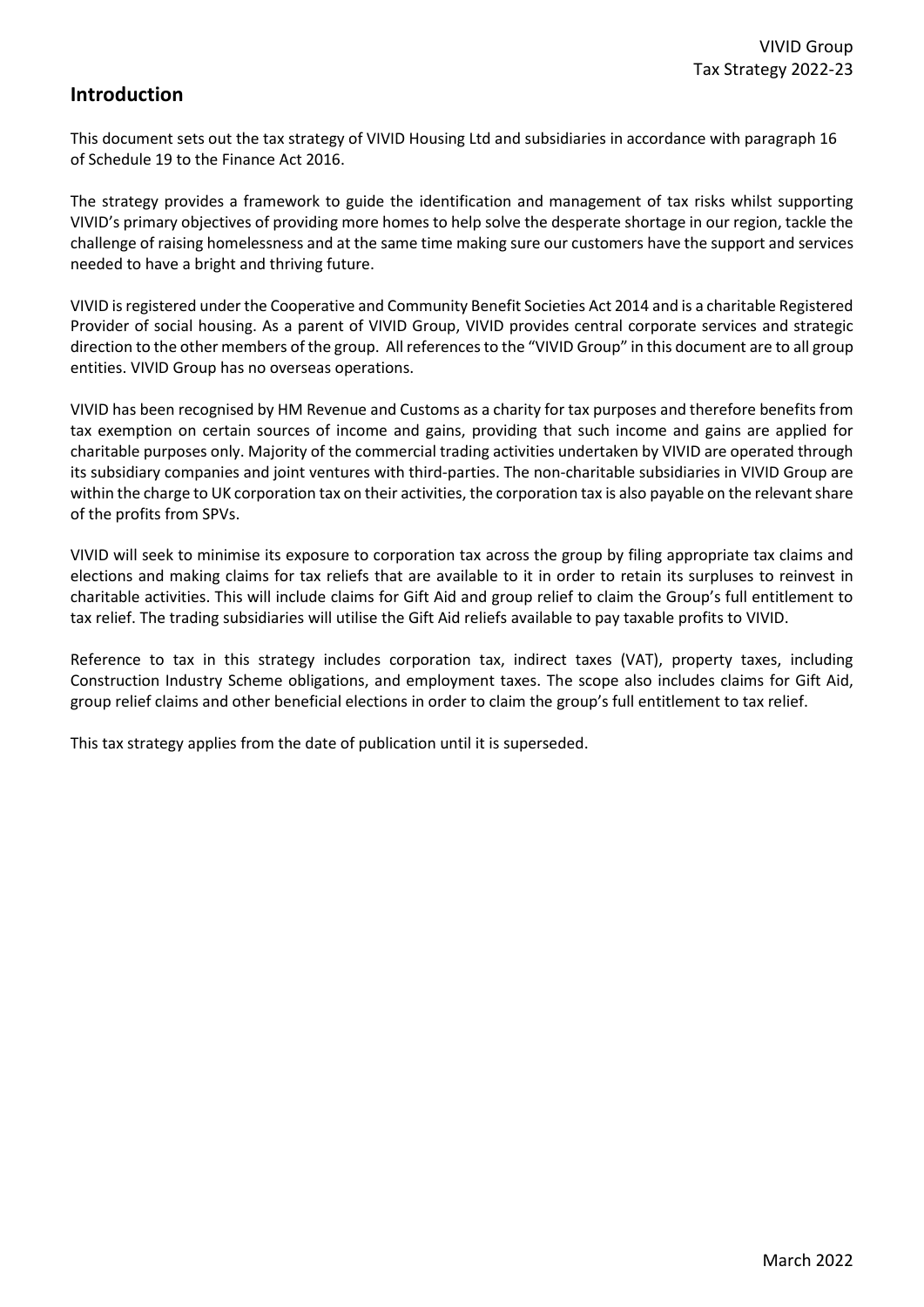## **Governance of Tax and Tax Risk Management**

### **Governance**

The ultimate responsibility of VIVID Group's tax strategy rests with the Group Board and Audit & Risk Committee. Executive responsibility of the group's tax is delegated by the Board to the Finance Director.

Day-to-day management of tax affairs rests with the Head of Finance who oversees and delegates the operation and implementation of various tax compliance tasks to the Finance Team and external advisers as follows:

- Corporation tax returns for group companies are prepared by the independent firm of chartered accountants based on the information provided by the internal Tax Accountant.
- Tax disclosures in the financial accounts are prepared by the Tax Accountant and reviewed by the Head of Finance
- Payroll and employment taxes are dealt with by in-house payroll teams and submitted by the Payroll Manager
- Construction Industry Scheme deductions and returns are administered by the Management Accountant and overseen by the Tax Accountant.
- VAT returns, including any other VAT compliance work, are dealt with by the Management Accountant and reviewed by Tax Accountant
- Land Transaction Returns are prepared by external solicitors dealing with conveyance/transaction and signed/authorised by the Tax Accountant.

Other teams, especially HR and Governance, work closely with the Finance Team to ensure that group companies are fully compliant with relevant laws and regulations.

The staff involved in managing group's tax affairs are regularly updated by attending internal and external training sessions and are involved in discussions with tax authorities and professional advisers.

External professional tax advice is sought where necessary to ensure that the correct amount of tax is considered in any complex transaction and/or to provide a second opinion.

#### **Tax Risk Management**

Processes, activities, transactions and controls in relation to different taxes are reviewed by the Head of Finance and Tax Accountant to identify key tax risks. The key risks are monitored for changes in business and tax legislation, and processes and controls are updated accordingly.

By regularly reviewing our tax affairs and tax risk management procedures, we ensure that the tax strategy continues to be aligned with our overall business strategy and governance framework.

VIVID Group recognises that eliminating tax risks entirely is impossible, therefore the group seeks to reduce the level of tax risk arising from its operations as far as practically reasonable by implementing various measures including:

- Strong compliance procedures ensuring accurate and complete tax returns are prepared and submitted on time
- Ensuring all decisions are taken at an appropriate level and supported with documentation that evidences the facts, conclusions and risks involved
- Taking appropriate professional advice (i.e. usually on high value or particularly complex transactions)
- Maintaining good relationships with tax authorities
- Ensuring the most effective tax elections, claims and options are made thereby ensuring the group does not pay more tax that it is required by current tax legislation and practice.